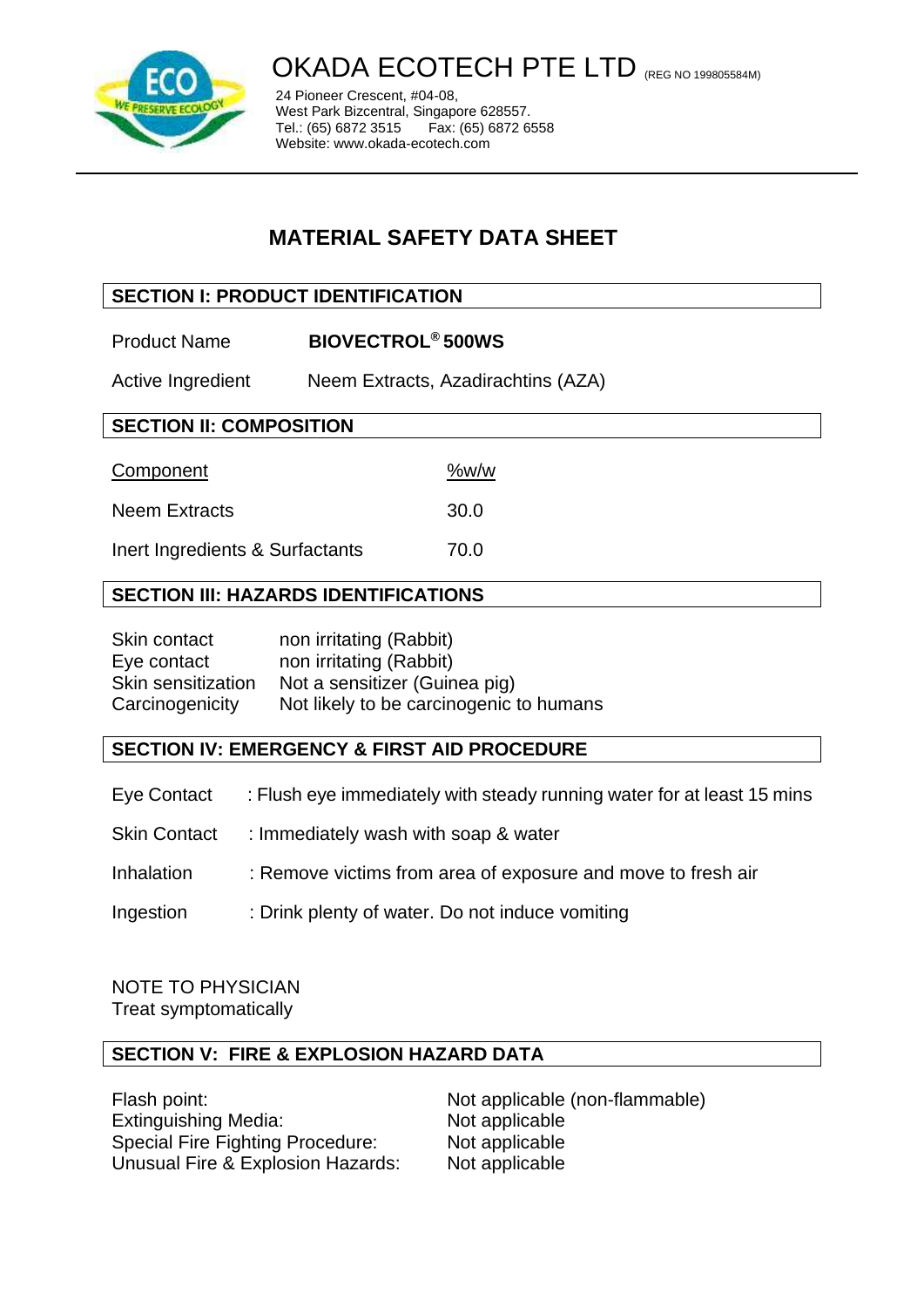# **SECTION VI: SPILL OR LEAKAGE**

STEP TO BE TAKE IN CASE MATERIAL IS RELEASED OR SPILLED. Hose off road surfaces to prevent accident or slippery surface.

#### **SECTION VII: HANDLING & STORAGE**

Keep out of reach of children. Keep container closed when not in use. Store in a cool, dry place, away from direct sunlight and high temperature.

#### **SECTION VIII: SPECIAL PROTECTION INFORMATION**

|                                | Ventilation Requirements: General ventilation is adequate |
|--------------------------------|-----------------------------------------------------------|
| <b>Respiratory Protection:</b> | None normally required                                    |
| <b>Protective Gloves:</b>      | None normally required                                    |
| Eye Protection:                | None normally required                                    |

#### **SECTION IX: PHYSICAL /CHEMICAL CHARACTERISTIC**

Appearance: Dark Brown Liquid

Odor: Sweet, pleasant odor

pH at 30 deg C: NA

Dispersibility in water: Completely soluble in water

Viscosity (BF/LVT/#1/100rpm/30deg C): 45 + 25 cps

Specific Gravity:  $1.10 \pm 0.1$ 

## **SECTION X: STABILITY & REACTIVITY DATA**

Stability: Stable Hazardous Decomposition Hazardous Polymerization: Will not occur Materials to Avoid: Branch Acids

Products: Oxides of carbon. Decomposition is very unlikely. Conditions to Avoid: Excessive heat & prolong sunshine

## **SECTON XI: TOXICOLOGICAL INFORMATION**

Acute Toxicity Ingestion  $LD_{50} > 2,000$ mg/kg (OECD 420) Inhalation  $LC_{50} > 4.11$  mg/l air Dermal Absorption LD<sup>50</sup> > 5,000mg/kg (OECD 434 Draft)